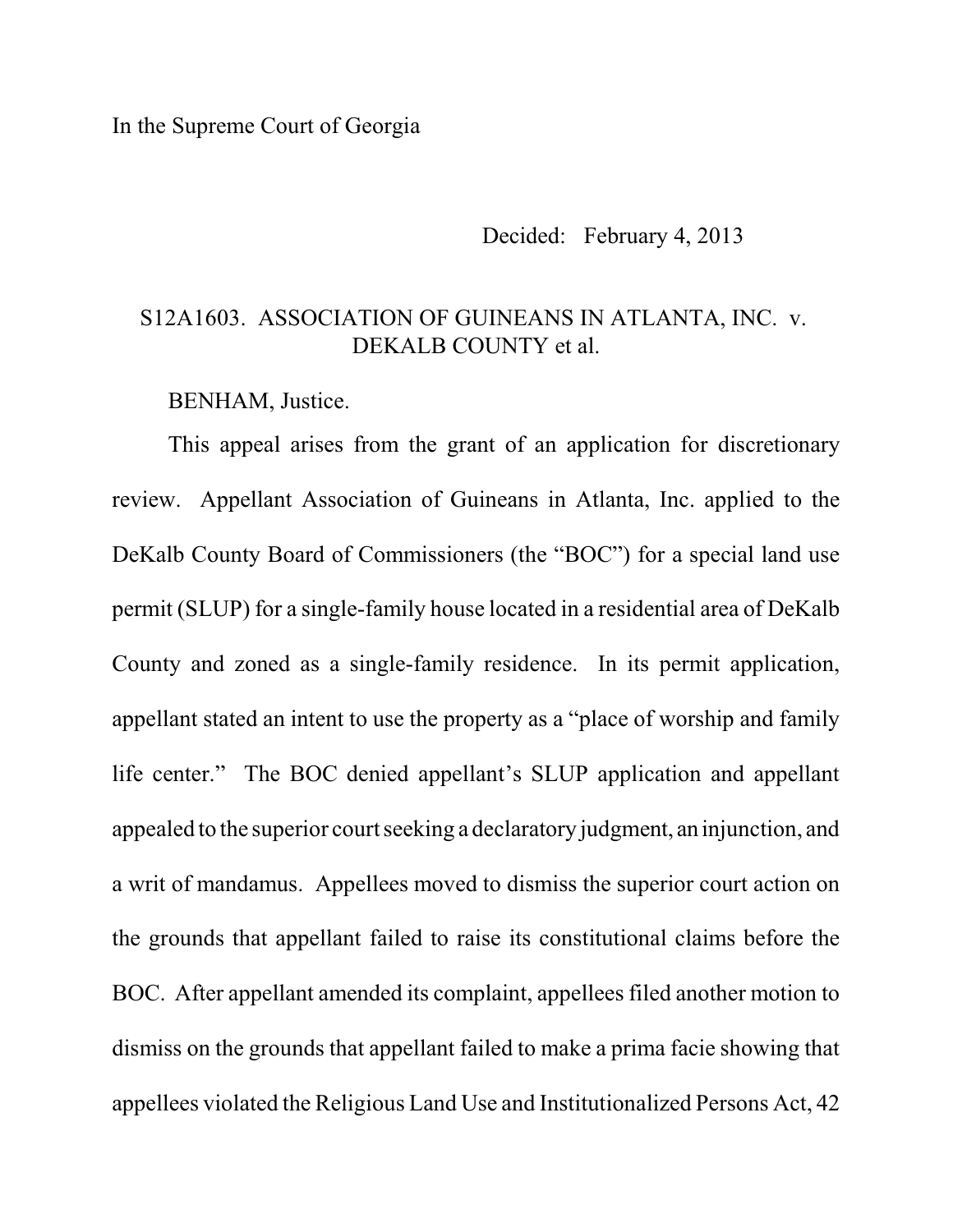U.S.C. §2000cc et seq (RLUIPA). After several hearings, the trial court granted the motions to dismiss and denied appellant's petition for a writ of mandamus on the merits.

1. Appellant alleges the trial court erred when it dismissed its constitutional challenges to the zoning statute. We find no error. "The rule is that a landowner who makes a constitutional attack on a zoning ordinance must do so before the local governing body –either county commission or city council– in order to afford that body the opportunity to amend the ordinance and bring it within constitutional limits." Shockley v. Fayette County, 260 Ga. 489, 490 (396 SE2d 883) (1990). A constitutional challenge to a zoning matter cannot be made for the first time in the superior court. Cooper v. Unified Government of Athens-Clarke County, 277 Ga. 360, 361(589 SE2d 105)(2003). According to appellant, it raised state and federal constitutional challenges when it asserted verbally at the hearings that it intended to use the property as a place of worship. A verbal assertion of a constitutional challenge may be sufficient to put a zoning body on fair notice that constitutional claims are being raised. See Ashkouti v. City of Suwanee, 271 Ga. 154, 155-156 (516 SE2d 785) (1999) (applicant asserted constitutional challenge when it verbally stated to city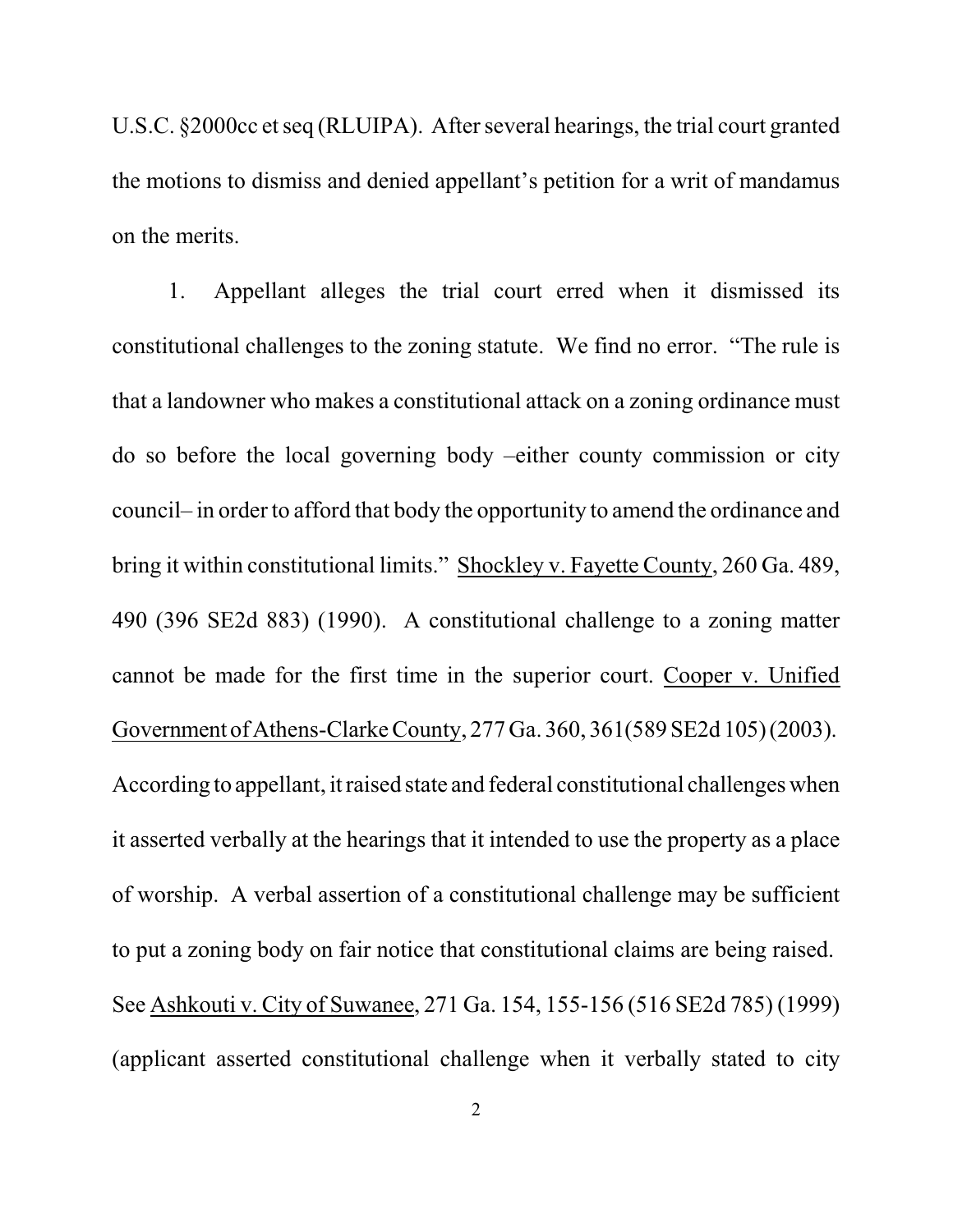council that it did not believe the existing zoning was constitutional). Unlike the plaintiff in Ashkouti, however, appellant never mentioned the words "constitutional" or "unconstitutional," either verbally or in writing, at any time during the application process before the BOC. The assertion that appellant intended to use the property as a place of worship was insufficient to give the BOC fair notice that appellant was challenging the constitutionality of the zoning ordinance or the applicable zoning classification. See DeKalb County v. Bremby, 252 Ga. 510, 511-512 (314 SE2d 900) (1984) (plaintiff did not raise a constitutional issue when he told the board of commissioners that the property was "unsuitable for any use except non-residential"). Accordingly, this enumeration of error is without merit and the trial court's dismissal of appellant's constitutional claims must be sustained. Id. at 512; Cooper v. Unified Government of Athens-Clarke County, supra, 277 Ga. at 361.

2. As stated in its order of dismissal, the trial court dismissed a portion of appellant's complaint "on the grounds that [appellant had] failed to make a prima facie case showing a violation [of the RLUIPA.]" Appellant alleges this ruling was in error because the trial court applied the wrong analysis for a motion to dismiss. We agree. The May 2011 hearing transcript shows that the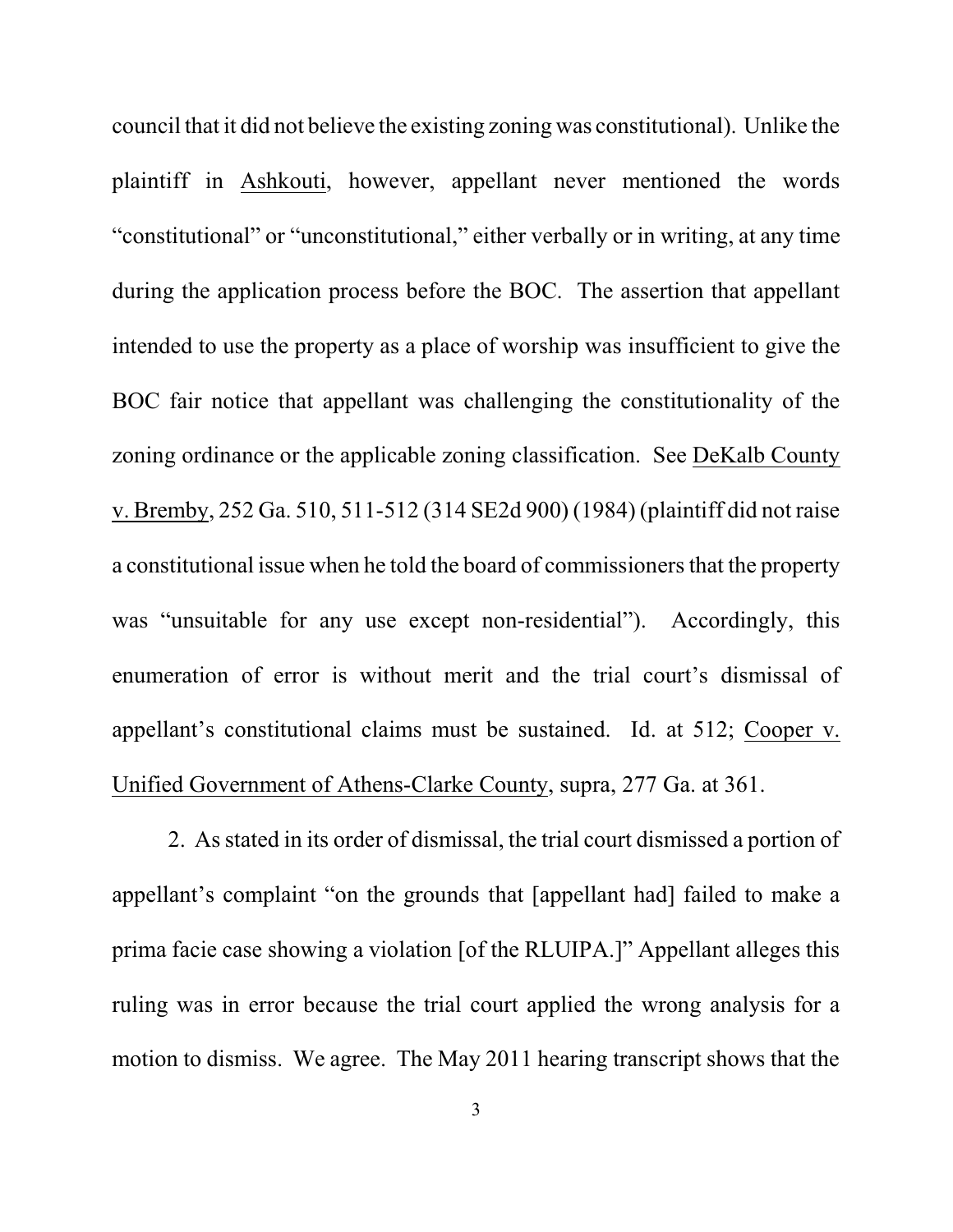trial court was adamant the motion at issue was one for dismissal and that it would not be considering any evidence outside of the pleadings: "[I]t's not my understanding that you're entitled to an evidentiary hearing on this motion to dismiss." Since the trial court was ruling on a motion to dismiss that had not been converted into a motion for summary judgment, the trial court was required to assume the factual allegations in the complaint to be true and then determine: (1) whether the allegations in the complaint disclosed with certainty that appellant would not be entitled to relief under any set of provable facts and (2) appellees have shown that appellant cannot possibly introduce evidence within the framework of the complaint that would warrant the relief sought. Northway v. Allen, 291 Ga. 227, 229 (728 SE2d 624) (2012). The main consideration for the trial court ruling on a motion to dismiss is whether a right to some form of relief exists under the assumed set of facts. Id. Here, it appears from the face of the trial court's order that it did not apply the correct analysis for a motion to dismiss. Therefore, the order dismissing appellant's RLUIPA claim is reversed and the case is remanded to the trial court to apply the correct legal analysis.

3. Appellant alleges the trial court erred when it denied its petition for a writ of mandamus. Inasmuch as the trial court's decision regarding the motion